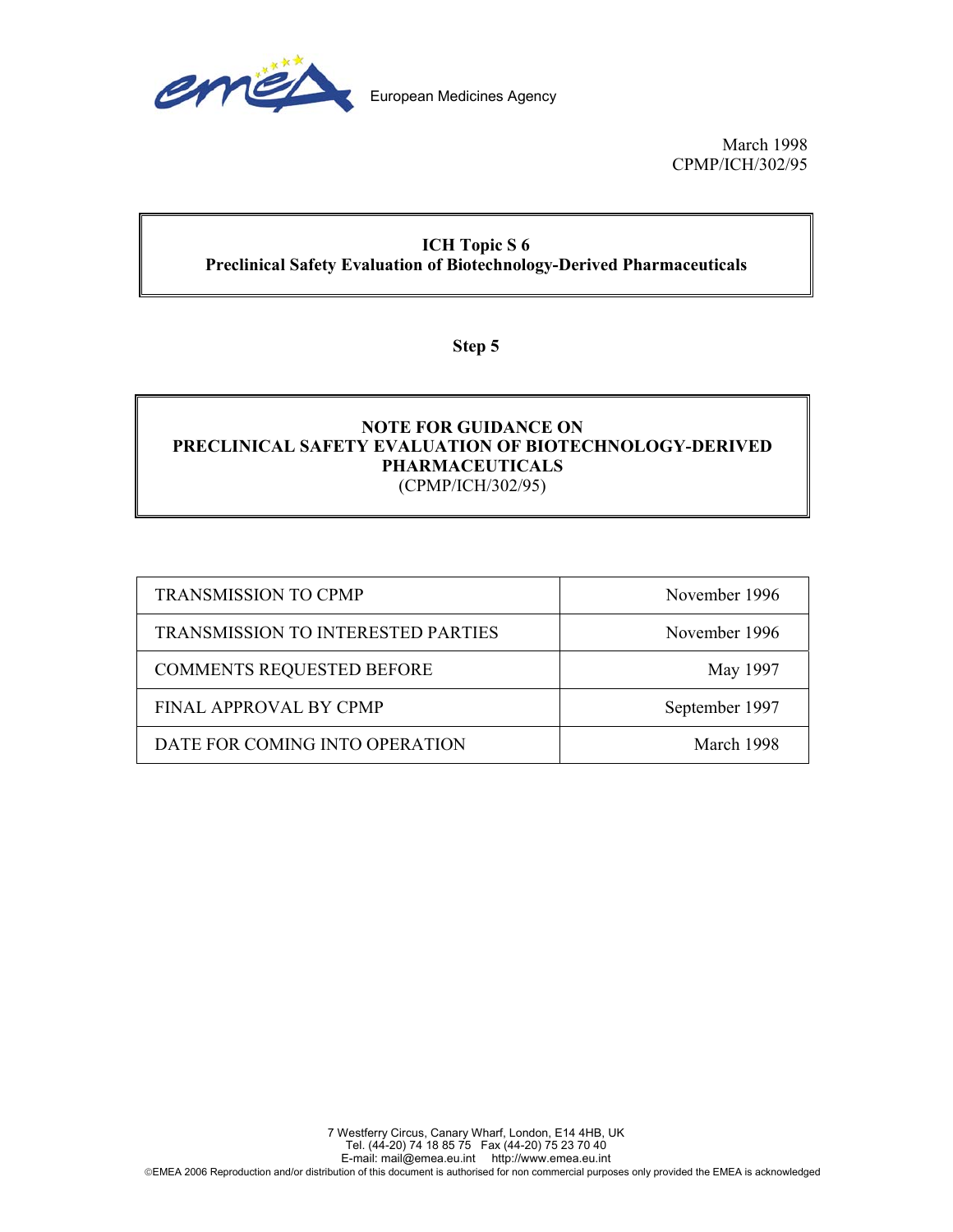### **PRECLINICAL SAFETY EVALUATION OF BIOTECHNOLOGY-DERIVED PHARMACEUTICALS**

ICH Harmonised Tripartite Guideline

## **1. INTRODUCTION**

### **1.1 Background**

Biotechnology-derived pharmaceuticals (biopharmaceuticals) were initially developed in the early 1980s. The first marketing authorisations were granted later in the decade. Several guidelines and points-to-consider documents have been issued by various regulatory agencies regarding safety assessment of these products. Review of such documents, which are available from regulatory authorities, may provide useful background in developing new biopharmaceuticals.

Considerable experience has now been gathered with submission of applications for biopharmaceuticals. Critical review of this experience has been the basis for development of this guidance that is intended to provide general principles for designing scientifically acceptable preclinical safety evaluation programs.

## **1.2 Objectives**

Regulatory standards for biotechnology-derived pharmaceuticals have generally been comparable among the European Union, Japan and United States. All regions have adopted a flexible, case-by-case, science-based approach to preclinical safety evaluation needed to support clinical development and marketing authorisation. In this rapidly evolving scientific area, there is a need for common understanding and continuing dialogue among the regions.

The primary goals of preclinical safety evaluation are: 1) to identify an initial safe dose and subsequent dose escalation schemes in humans; 2) to identify potential target organs for toxicity and for the study of whether such toxicity is reversible; and 3) to identify safety parameters for clinical monitoring. Adherence to the principles presented in this document is intended to improve the quality and consistency of the preclinical safety data supporting the development of biopharmaceuticals.

## **1.3 Scope**

This guidance is intended primarily to recommend a basic framework for the preclinical safety evaluation of biotechnology-derived pharmaceuticals. It applies to products derived from characterised cells through the use of a variety of expression systems including bacteria, yeast, insect, plant, and mammalian cells. The intended indications may include *in vivo* diagnostic, therapeutic, or prophylactic uses. The active substances include proteins and peptides, their derivatives and products of which they are components; they could be derived from cell cultures or produced using recombinant DNA technology including production by transgenic plants and animals. Examples include but are not limited to: cytokines, plasminogen activators, recombinant plasma factors, growth factors, fusion proteins, enzymes, receptors, hormones, and monoclonal antibodies.

The principles outlined in this guidance may also be applicable to recombinant DNA protein vaccines, chemically synthesised peptides, plasma derived products, endogenous proteins extracted from human tissue, and oligonucleotide drugs.

This document does not cover antibiotics, allergenic extracts, heparin, vitamins, cellular blood components, conventional bacterial or viral vaccines, DNA vaccines, or cellular and gene therapies.

## **2. SPECIFICATION OF THE TEST MATERIAL**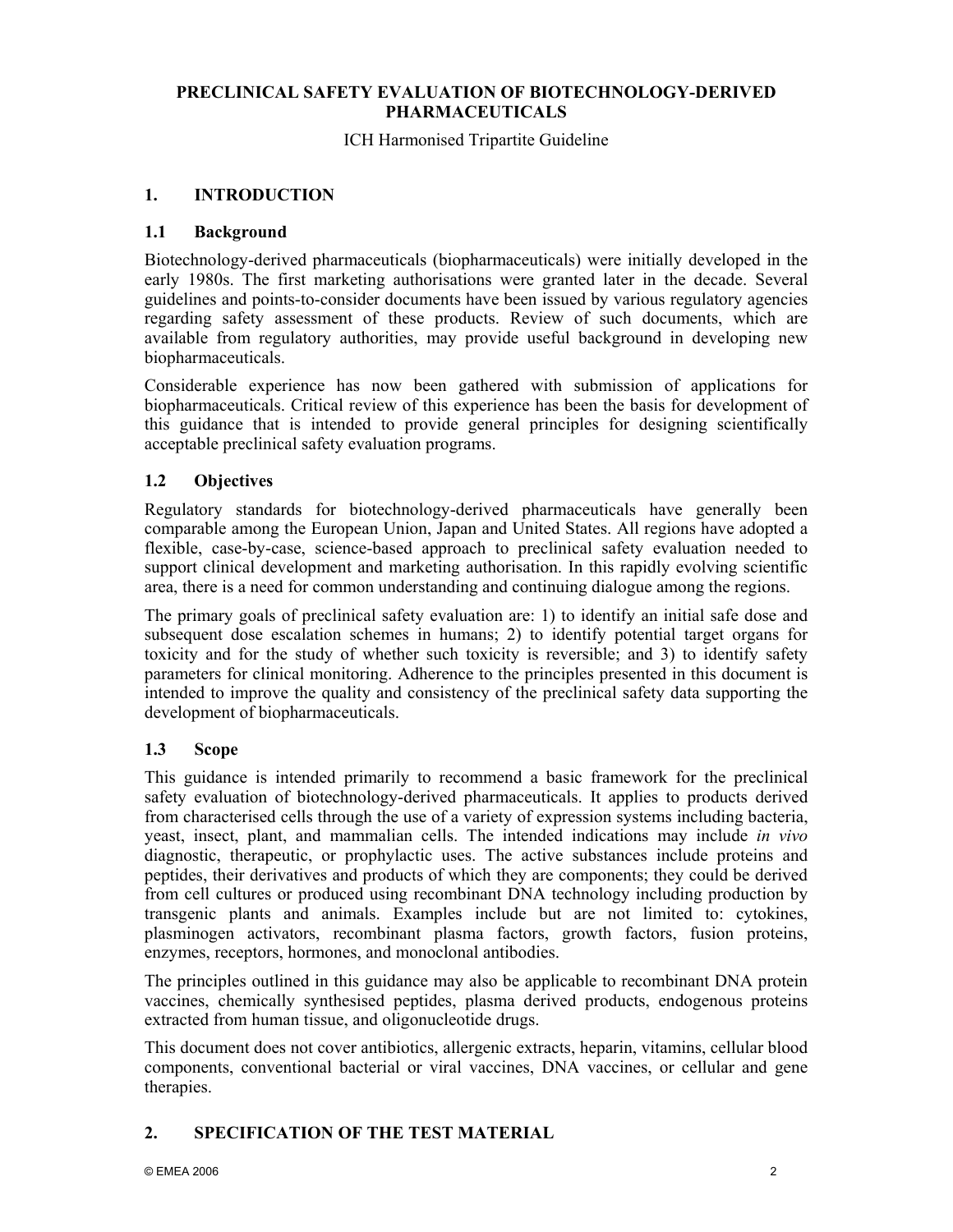Safety concerns may arise from the presence of impurities or contaminants. It is preferable to rely on purification processes to remove impurities and contaminants rather than to establish a preclinical testing program for their qualification. In all cases, the product should be sufficiently characterised to allow an appropriate design of preclinical safety studies.

There are potential risks associated with host cell contaminants derived from bacteria, yeast, insect, plants, and mammalian cells. The presence of cellular host contaminants can result in allergic reactions and other immunopathological effects. The adverse effects associated with nucleic acid contaminants are theoretical but include potential integration into the host genome. For products derived from insect, plant and mammalian cells, or transgenic plants and animals there may be an additional risk of viral infections.

In general, the product that is used in the definitive pharmacology and toxicology studies should be comparable to the product proposed for the initial clinical studies. However, it is appreciated that during the course of development programs, changes normally occur in the manufacturing process in order to improve product quality and yields. The potential impact of such changes for extrapolation of the animal findings to humans should be considered.

The comparability of the test material during a development program should be demonstrated when a new or modified manufacturing process or other significant changes in the product or formulation are made in an ongoing development program. Comparability can be evaluated on the basis of biochemical and biological characterisation (i.e., identity, purity, stability, and potency). In some cases additional studies may be needed (i.e., pharmacokinetics, pharmacodynamics and/or safety). The scientific rationale for the approach taken should be provided.

# **3. PRECLINICAL SAFETY TESTING**

## **3.1 General principles**

The objectives of the preclinical safety studies are to define pharmacological and toxicological effects not only prior to initiation of human studies but throughout clinical development. Both *in vitro* and *in vivo* studies can contribute to this characterisation. Biopharmaceuticals that are structurally and pharmacologically comparable to a product for which there is wide experience in clinical practice may need less extensive toxicity testing.

Preclinical safety testing should consider: 1) selection of the relevant animal species; 2) age; 3) physiological state; 4) the manner of delivery, including dose, route of administration, and treatment regimen; and 5) stability of the test material under the conditions of use.

Toxicity studies are expected to be performed in compliance with Good Laboratory Practice (GLP); however, it is recognised that some studies employing specialised test systems which are often needed for biopharmaceuticals, may not be able to comply fully with GLP. Areas of non-compliance should be identified and their significance evaluated relative to the overall safety assessment. In some cases, lack of full GLP compliance does not necessarily mean that the data from these studies cannot be used to support clinical trials and marketing authorisations.

Conventional approaches to toxicity testing of pharmaceuticals may not be appropriate for biopharmaceuticals due to the unique and diverse structural and biological properties of the latter that may include species specificity, immunogenicity, and unpredicted pleiotropic activities.

# **3.2 Biological activity/ pharmacodynamics**

Biological activity may be evaluated using *in vitro* assays to determine which effects of the product may be related to clinical activity. The use of cell lines and/or primary cell cultures can be useful to examine the direct effects on cellular phenotype and proliferation. Due to the species specificity of many biotechnology-derived pharmaceuticals, it is important to select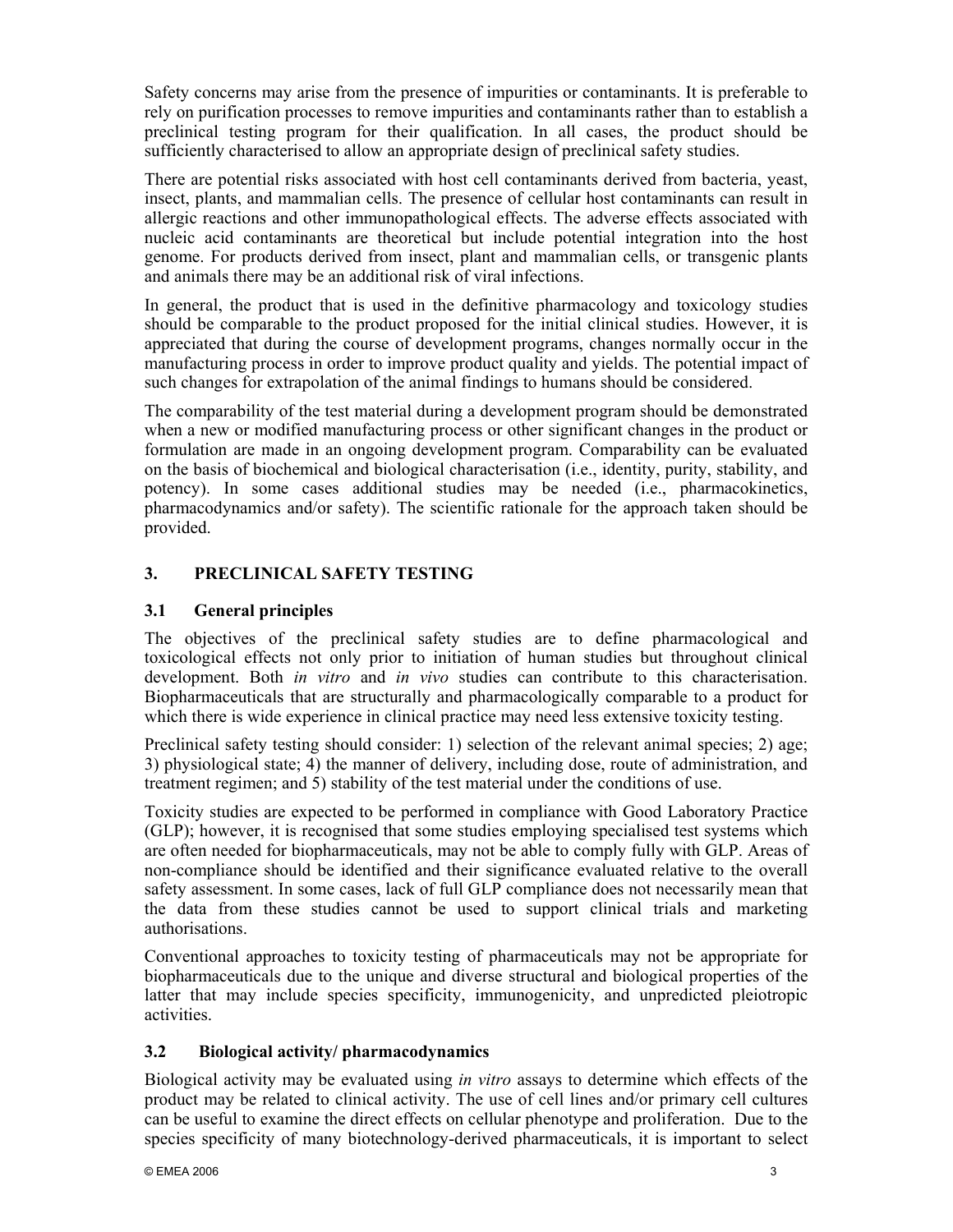relevant animal species for toxicity testing. *In vitro* cell lines derived from mammalian cells can be used to predict specific aspects of *in vivo* activity and to assess quantitatively the relative sensitivity of various species (including human) to the biopharmaceutical. Such studies may be designed to determine, for example, receptor occupancy, receptor affinity, and/or pharmacological effects, and to assist in the selection of an appropriate animal species for further *in vivo* pharmacology and toxicology studies. The combined results from *in vitro*  and *in vivo* studies assist in the extrapolation of the findings to humans. *In vivo* studies to assess pharmacological activity, including defining mechanism(s) of action, are often used to support the rationale of the proposed use of the product in clinical studies.

For monoclonal antibodies, the immunological properties of the antibody should be described in detail, including its antigenic specificity, complement binding, and any unintentional reactivity and/or cytotoxicity towards human tissues distinct from the intended target. Such cross-reactivity studies should be carried out by appropriate immunohistochemical procedures using a range of human tissues.

## **3.3 Animal species/model selection**

The biological activity together with species and/or tissue specificity of many biotechnologyderived pharmaceuticals often preclude standard toxicity testing designs in commonly used species (e.g., rats and dogs). Safety evaluation programs should include the use of relevant species. A relevant species is one in which the test material is pharmacologically active due to the expression of the receptor or an epitope (in the case of monoclonal antibodies). A variety of techniques (e.g., immunochemical or functional tests) can be used to identify a relevant species. Knowledge of receptor/epitope distribution can provide greater understanding of potential *in vivo* toxicity.

Relevant animal species for testing of monoclonal antibodies are those that express the desired epitope and demonstrate a similar tissue cross-reactivity profile as for human tissues. This would optimise the ability to evaluate toxicity arising from the binding to the epitope and any unintentional tissue cross-reactivity. An animal species which does not express the desired epitope may still be of some relevance for assessing toxicity if comparable unintentional tissue cross-reactivity to humans is demonstrated.

Safety evaluation programs should normally include two relevant species. However, in certain justified cases one relevant species may suffice (e.g., when only one relevant species can be identified or where the biological activity of the biopharmaceutical is well understood). In addition even where two species may be necessary to characterise toxicity in short term studies, it may be possible to justify the use of only one species for subsequent long term toxicity studies (e.g., if the toxicity profile in the two species is comparable in the short term).

Toxicity studies in non-relevant species may be misleading and are discouraged. When no relevant species exists, the use of relevant transgenic animals expressing the human receptor or the use of homologous proteins should be considered. The information gained from use of a transgenic animal model expressing the human receptor is optimised when the interaction of the product and the humanised receptor has similar physiological consequences to those expected in humans. While useful information may also be gained from the use of homologous proteins, it should be noted that the production process, range of impurities/contaminants, pharmacokinetics, and exact pharmacological mechanism(s) may differ between the homologous form and the product intended for clinical use. Where it is not possible to use transgenic animal models or homologous proteins, it may still be prudent to assess some aspects of potential toxicity in a limited toxicity evaluation in a single species, e.g., a repeated dose toxicity study of  $\leq$  14 days duration that includes an evaluation of important functional endpoints (e.g., cardiovascular and respiratory).

In recent years, there has been much progress in the development of animal models that are thought to be similar to the human disease. These animal models include induced and spontaneous models of disease, gene knockout(s), and transgenic animals. These models may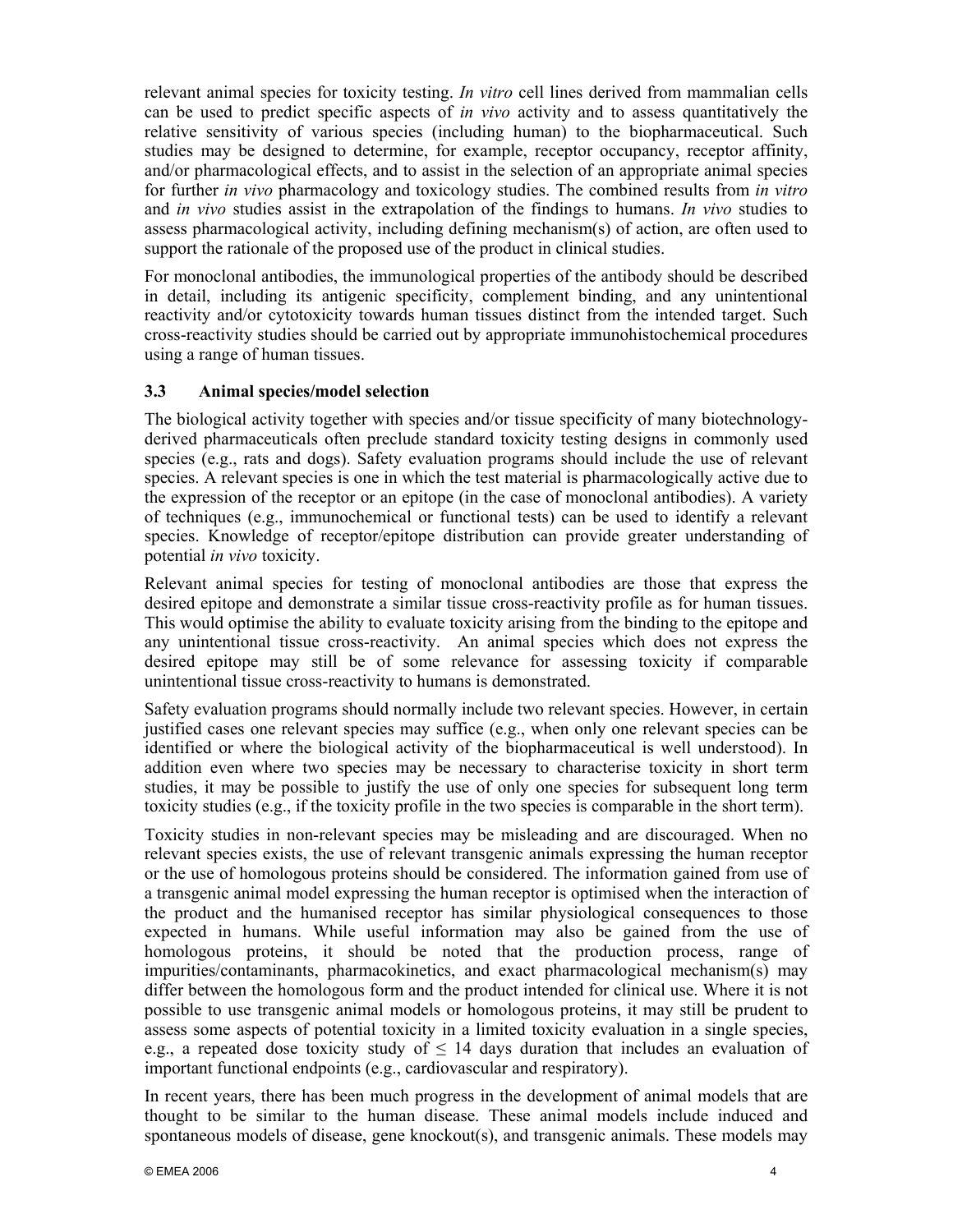provide further insight, not only in determining the pharmacological action of the product, pharmacokinetics, and dosimetry, but may also be useful in the determination of safety (e.g., evaluation of undesirable promotion of disease progression). In certain cases, studies performed in animal models of disease may be used as an acceptable alternative to toxicity studies in normal animals (Note 1). The scientific justification for the use of these animal models of disease to support safety should be provided.

## **3.4 Number/ gender of animals**

The number of animals used per dose has a direct bearing on the ability to detect toxicity. A small sample size may lead to failure to observe toxic events due to observed frequency alone regardless of severity. The limitations that are imposed by sample size, as often is the case for non-human primate studies, may be in part compensated by increasing the frequency and duration of monitoring. Both genders should generally be used or justification given for specific omissions.

## **3.5 Administration/dose selection**

The route and frequency of administration should be as close as possible to that proposed for clinical use. Consideration should be given to pharmacokinetics and bioavailability of the product in the species being used, and the volume which can be safely and humanely administered to the test animals. For example, the frequency of administration in laboratory animals may be increased compared to the proposed schedule for the human clinical studies in order to compensate for faster clearance rates or low solubility of the active ingredient. In these cases, the level of exposure of the test animal relative to the clinical exposure should be defined. Consideration should also be given to the effects of volume, concentration, formulation, and site of administration. The use of routes of administration other than those used clinically may be acceptable if the route must be modified due to limited bioavailability, limitations due to the route of administration, or to size/physiology of the animal species.

Dosage levels should be selected to provide information on a dose-response relationship, including a toxic dose and a no observed adverse effect level (NOAEL). For some classes of products with little to no toxicity it may not be possible to define a specific maximum dose. In these cases, a scientific justification of the rationale for the dose selection and projected multiples of human exposure should be provided. To justify high dose selection, consideration should be given to the expected pharmacological/physiological effects, availability of suitable test material, and the intended clinical use. Where a product has a lower affinity to or potency in the cells of the selected species than in human cells, testing of higher doses may be important. The multiples of the human dose that are needed to determine adequate safety margins may vary with each class of biotechnology-derived pharmaceutical and its clinical indication(s).

# **3.6 Immunogenicity**

Many biotechnology-derived pharmaceuticals intended for human are immunogenic in animals. Therefore, measurement of antibodies associated with administration of these types of products should be performed when conducting repeated dose toxicity studies in order to aid in the interpretation of these studies. Antibody responses should be characterised (e.g., titer, number of responding animals, neutralising or non-neutralising), and their appearance should be correlated with any pharmacological and/or toxicological changes. Specifically, the effects of antibody formation on pharmacokinetic/pharmacodynamic parameters, incidence and/or severity of adverse effects, complement activation, or the emergence of new toxic effects should be considered when interpreting the data. Attention should also be paid to the evaluation of possible pathological changes related to immune complex formation and deposition.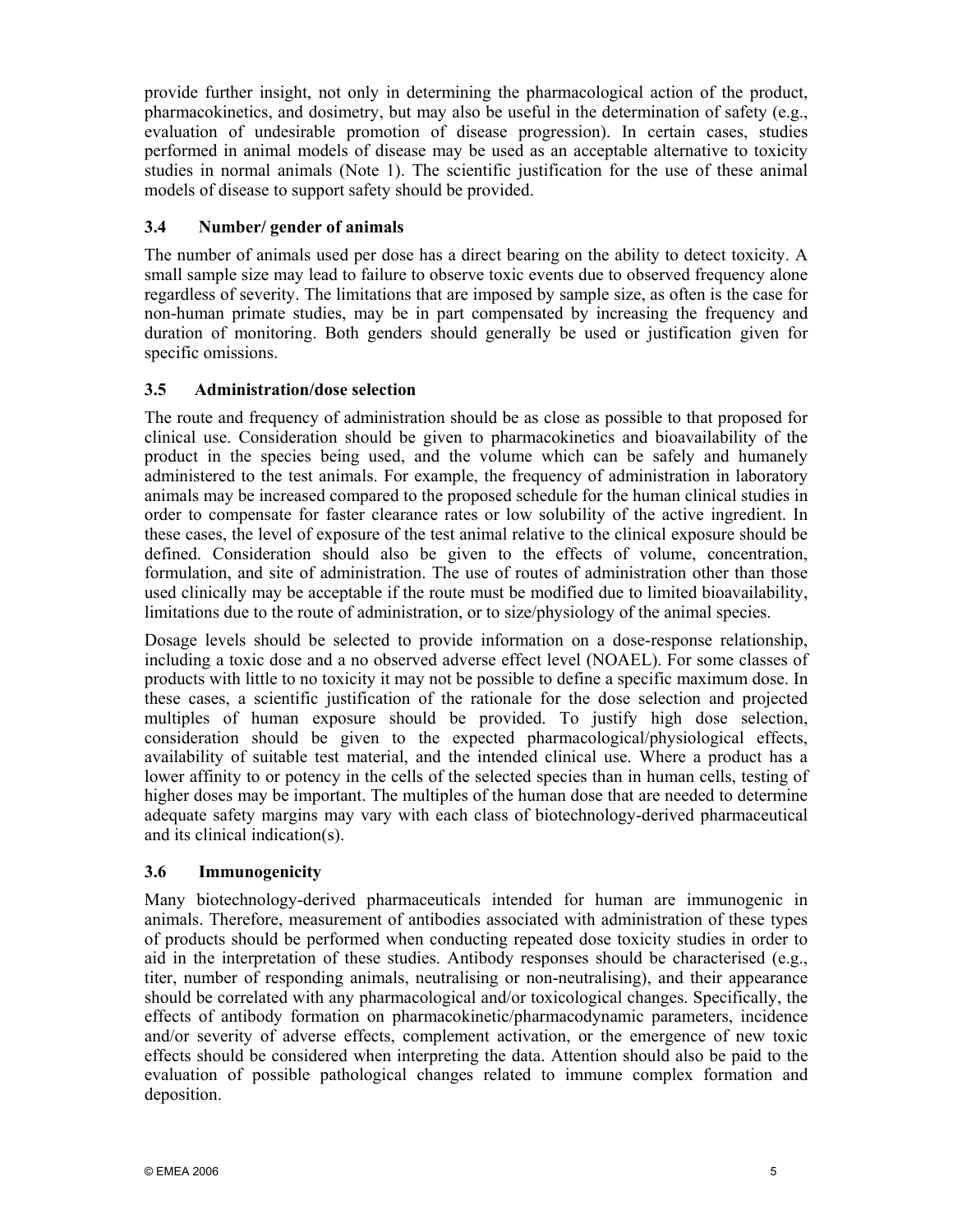The detection of antibodies should not be the sole criterion for the early termination of a preclinical safety study or modification in the duration of the study design unless the immune response neutralises the pharmacological and/or toxicological effects of the biopharmaceutical in a large proportion of the animals. In most cases, the immune response to biopharmaceuticals is variable, like that observed in humans. If the interpretation of the data from the safety study is not compromised by these issues, then no special significance should be ascribed to the antibody response.

The induction of antibody formation in animals is not predictive of a potential for antibody formation in humans. Humans may develop serum antibodies against humanised proteins, and frequently the therapeutic response persists in their presence. The occurrence of severe anaphylactic responses to recombinant proteins is rare in humans. In this regard, the results of guinea pig anaphylaxis tests, which are generally positive for protein products, are not predictive for reactions in humans; therefore, such studies are considered of little value for the routine evaluation of these types of products.

## **4. SPECIFIC CONSIDERATIONS**

## **4.1 Safety pharmacology**

It is important to investigate the potential for undesirable pharmacological activity in appropriate animal models and, where necessary, to incorporate particular monitoring for these activities in the toxicity studies and/or clinical studies. Safety pharmacology studies measure functional indices of potential toxicity. These functional indices may be investigated in separate studies or incorporated in the design of toxicity studies. The aim of the safety pharmacology studies should be to reveal any functional effects on the major physiological systems (e.g., cardiovascular, respiratory, renal, and central nervous systems). Investigations may also include the use of isolated organs or other test systems not involving intact animals. All of these studies may allow for a mechanistically-based explanation of specific organ toxicities, which should be considered carefully with respect to human use and indication(s).

#### **4.2 Exposure assessment**

#### **4.2.1 Pharmacokinetics and toxicokinetics**

It is difficult to establish uniform guidelines for pharmacokinetic studies for biotechnologyderived pharmaceuticals. Single and multiple dose pharmacokinetics, toxicokinetics, and tissue distribution studies in relevant species are useful; however, routine studies that attempt to assess mass balance are not useful. Differences in pharmacokinetics among animal species may have a significant impact on the predictiveness of animal studies or on the assessment of dose response relationships in toxicity studies. Alterations in the pharmacokinetic profile due to immune-mediated clearance mechanisms may affect the kinetic profiles and the interpretation of the toxicity data. For some products there may also be inherent, significant delays in the expression of pharmacodynamic effects relative to the pharmacokinetic profile (e.g., cytokines) or there may be prolonged expression of pharmacodynamic effects relative to plasma levels.

Pharmacokinetic studies should, whenever possible, utilise preparations that are representative of that intended for toxicity testing and clinical use, and employ a route of administration that is relevant to the anticipated clinical studies. Patterns of absorption may be influenced by formulation, concentration, site, and/or volume. Whenever possible, systemic exposure should be monitored during the toxicity studies.

When using radiolabeled proteins, it is important to show that the radiolabeled test material maintains activity and biological properties equivalent to that of the unlabeled material. Tissue concentrations of radioactivity and/or autoradiography data using radiolabeled proteins may be difficult to interpret due to rapid *in vivo* metabolism or unstable radiolabeled linkage. Care should be taken in the interpretation of studies using radioactive tracers incorporated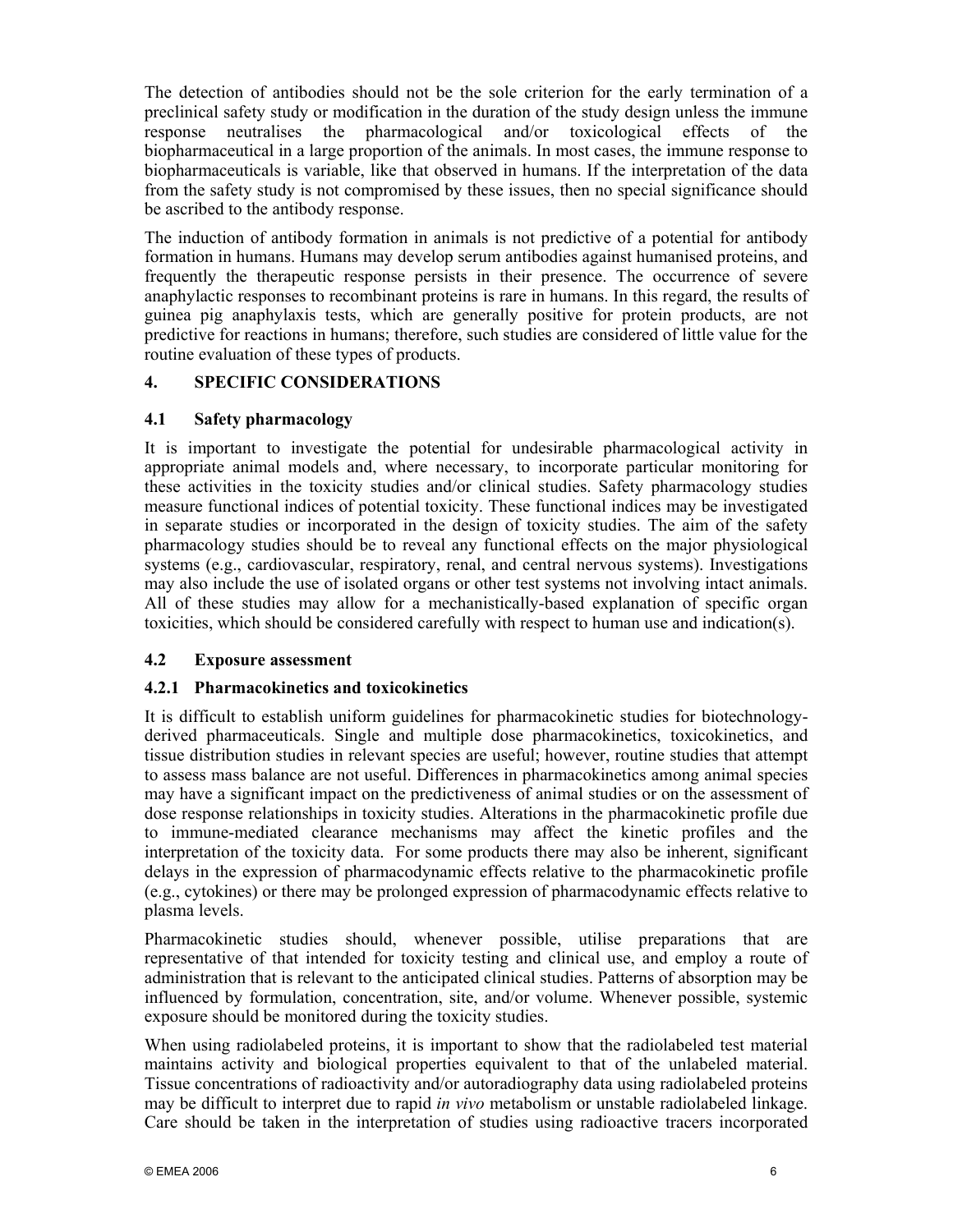into specific amino acids because of recycling of amino acids into non-drug related proteins/peptides.

Some information on absorption, disposition and clearance in relevant animal models should be available prior to clinical studies in order to predict margins of safety based upon exposure and dose.

## **4.2.2 Assays**

The use of one or more assay methods should be addressed on a case-by-case basis and the scientific rationale should be provided. One validated method is usually considered sufficient. For example, quantitation of TCA-precipitable radioactivity following administration of a radiolabeled protein may provide adequate information, but a specific assay for the analyte is preferred. Ideally the assay methods should be the same for animals and humans. The possible influence of plasma binding proteins and/or antibodies in plasma/serum on the assay performance should be determined.

## **4.2.3 Metabolism**

The expected consequence of metabolism of biotechnology-derived pharmaceuticals is the degradation to small peptides and individual amino acids. Therefore, the metabolic pathways are generally understood. Classical biotransformation studies as performed for pharmaceuticals are not needed.

Understanding the behaviour of the biopharmaceutical in the biologic matrix, (e.g., plasma, serum, cerebral spinal fluid) and the possible influence of binding proteins is important for understanding the pharmacodynamic effect.

## **4.3 Single dose toxicity studies**

Single dose studies may generate useful data to describe the relationship of dose to systemic and/or local toxicity. These data can be used to select doses for repeated dose toxicity studies. Information on dose- response relationships may be gathered through the conduct of a single dose toxicity study, as a component of pharmacology or animal model efficacy studies. The incorporation of safety pharmacology parameters in the design of these studies should be considered.

#### **4.4 Repeated dose toxicity studies**

For consideration of the selection of animal species for repeated dose studies see section 3.3. The route and dosing regimen (e.g., daily versus intermittent dosing) should reflect the intended clinical use or exposure. When feasible, these studies should include toxicokinetics.

A recovery period should generally be included in study designs to determine the reversal or potential worsening of pharmacological/toxicological effects, and/or potential delayed toxic effects. For biopharmaceuticals that induce prolonged pharmacological/toxicological effects, recovery group animals should be monitored until reversibility is demonstrated. The duration of repeated dose studies should be based on the intended duration of clinical exposure and disease indication. This duration of animal dosing has generally been 1-3 months for most biotechnology-derived pharmaceuticals. For biopharmaceuticals intended for short-term use  $(e.g., \leq to 7 days)$  and for acute life-threatening diseases, repeated dose studies up to two weeks duration have been considered adequate to support clinical studies as well as marketing authorisation. For those biopharmaceuticals intended for chronic indications, studies of 6 months duration have generally been appropriate although in some cases shorter or longer durations have supported marketing authorisations. For biopharmaceuticals intended for chronic use, the duration of long term toxicity studies should be scientifically justified.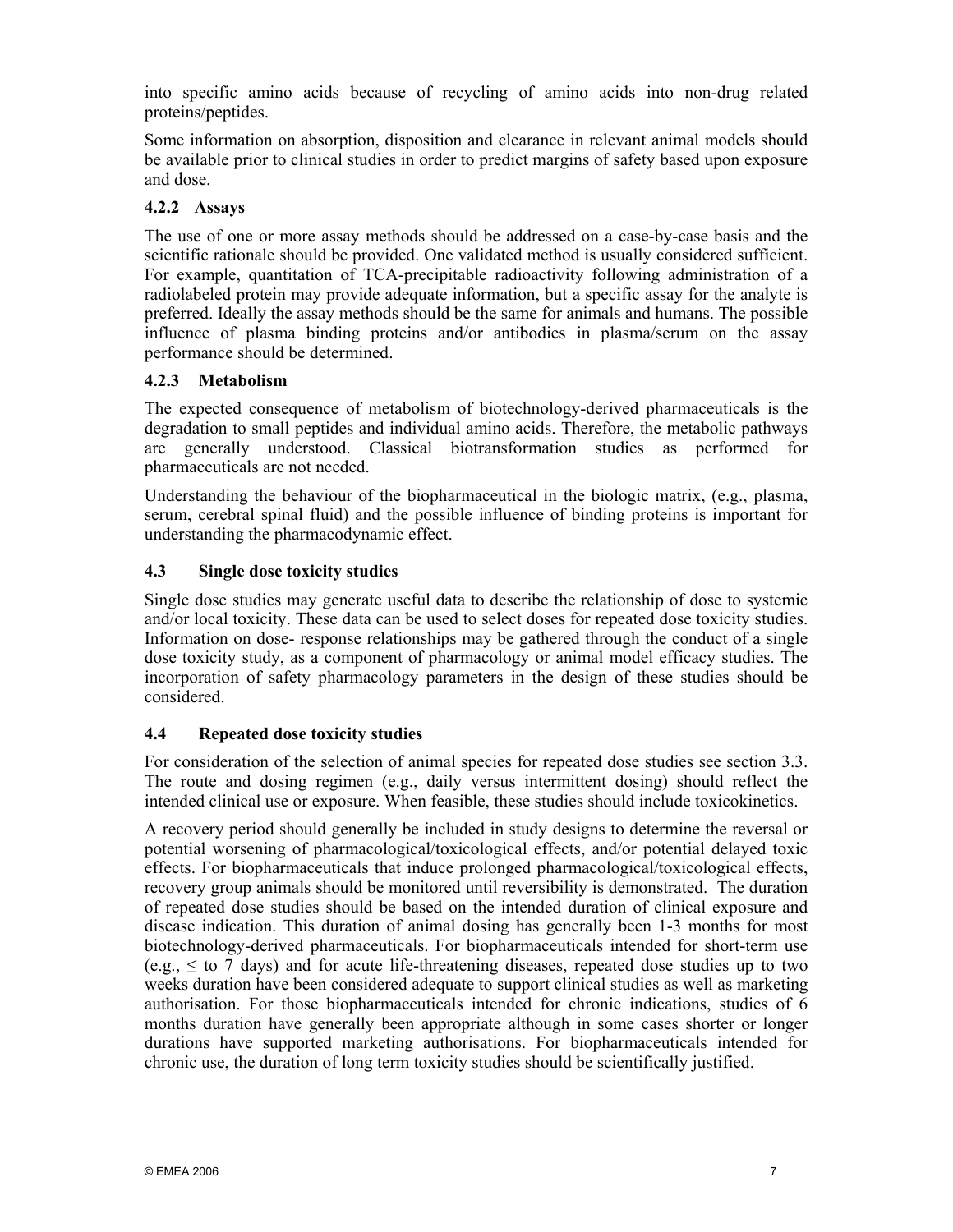## **4.5 Immunotoxicity studies**

One aspect of immunotoxicological evaluation includes assessment of potential immunogenicity (see section 3.6). Many biotechnology-derived pharmaceuticals are intended to stimulate or suppress the immune system and therefore may affect not only humoral but also cell-mediated immunity. Inflammatory reactions at the injection site may be indicative of a stimulatory response. It is important, however, to recognise that simple injection trauma and/or specific toxic effects caused by the formulation vehicle may also result in toxic changes at the injection site. In addition, the expression of surface antigens on target cells may be altered, which has implications for autoimmune potential. Immunotoxicological testing strategies may require screening studies followed by mechanistic studies to clarify such issues. Routine tiered testing approaches or standard testing batteries, however, are not recommended for biotechnology-derived pharmaceuticals.

## **4.6 Reproductive performance and developmental toxicity studies**

The need for reproductive/developmental toxicity studies is dependent upon the product, clinical indication and intended patient population (Note 2). The specific study design and dosing schedule may be modified based on issues related to species specificity, immunogenicity, biological activity and/or a long elimination half-life. For example, concerns regarding potential developmental immunotoxicity, which may apply particularly to certain monoclonal antibodies with prolonged immunological effects, could be addressed in a study design modified to assess immune function of the neonate.

## **4.7 Genotoxicity studies**

The range and type of genotoxicity studies routinely conducted for pharmaceuticals are not applicable to biotechnology-derived pharmaceuticals and therefore are not needed. Moreover, the administration of large quantities of peptides/proteins may yield uninterpretable results. It is not expected that these substances would interact directly with DNA or other chromosomal material (Note 3).

Studies in available and relevant systems, including newly developed systems, should be performed in those cases where there is cause for concern about the product ( e.g., because of the presence of an organic linker molecule in a conjugated protein product). The use of standard genotoxicity studies for assessing the genotoxic potential of process contaminants is not considered appropriate. If performed for this purpose, however, the rationale should be provided.

## **4.8 Carcinogenicity studies**

Standard carcinogenicity bioassays are generally inappropriate for biotechnology-derived pharmaceuticals. However, product-specific assessment of carcinogenic potential may still be needed depending upon duration of clinical dosing, patient population and/or biological activity of the product (e.g., growth factors, immunosuppressive agents, etc.) When there is a concern about carcinogenic potential a variety of approaches may be considered to evaluate risk.

Products that may have the potential to support or induce proliferation of transformed cells and clonal expansion possibly leading to neoplasia should be evaluated with respect to receptor expression in various malignant and normal human cells that are potentially relevant to the patient population under study. The ability of the product to stimulate growth of normal or malignant cells expressing the receptor should be determined. When *in vitro* data give cause for concern about carcinogenic potential, further studies in relevant animal models may be needed. Incorporation of sensitive indices of cellular proliferation in long term repeated dose toxicity studies may provide useful information.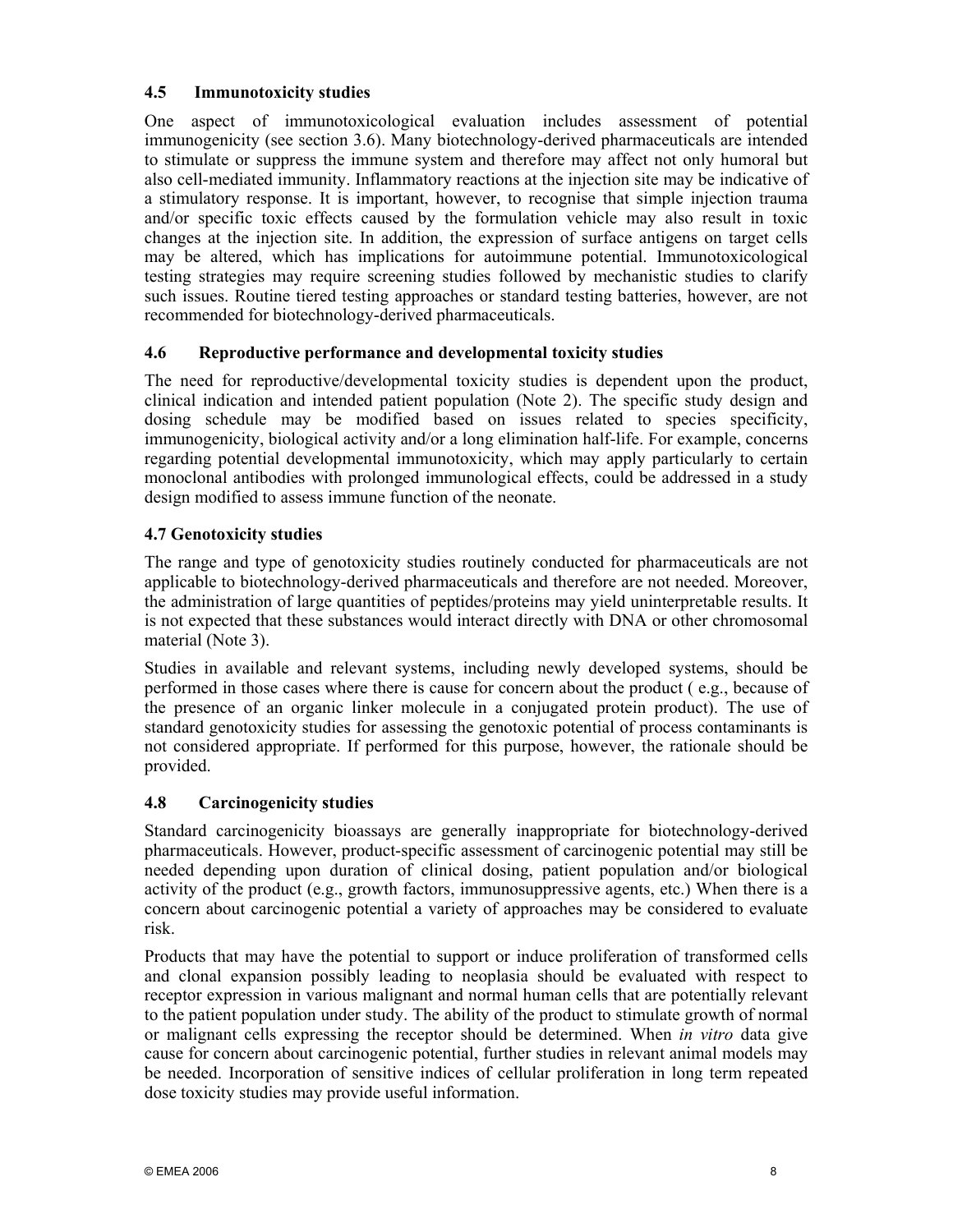In those cases where the product is biologically active and non-immunogenic in rodents and other studies have not provided sufficient information to allow an assessment of carcinogenic potential then the utility of a single rodent species should be considered. Careful consideration should be given to the selection of doses. The use of a combination of pharmacokinetic and pharmacodynamic endpoints with consideration of comparative receptor characteristics and intended human exposures represents the most scientifically based approach for defining the appropriate doses. The rationale for the selection of doses should be provided.

## **4.9 Local tolerance studies**

Local tolerance should be evaluated. The formulation intended for marketing should be tested; however, in certain justified cases, the testing of representative formulations may be acceptable. In some cases, the potential adverse effects of the product can be evaluated in single or repeated dose toxicity studies thus obviating the need for separate local tolerance studies.